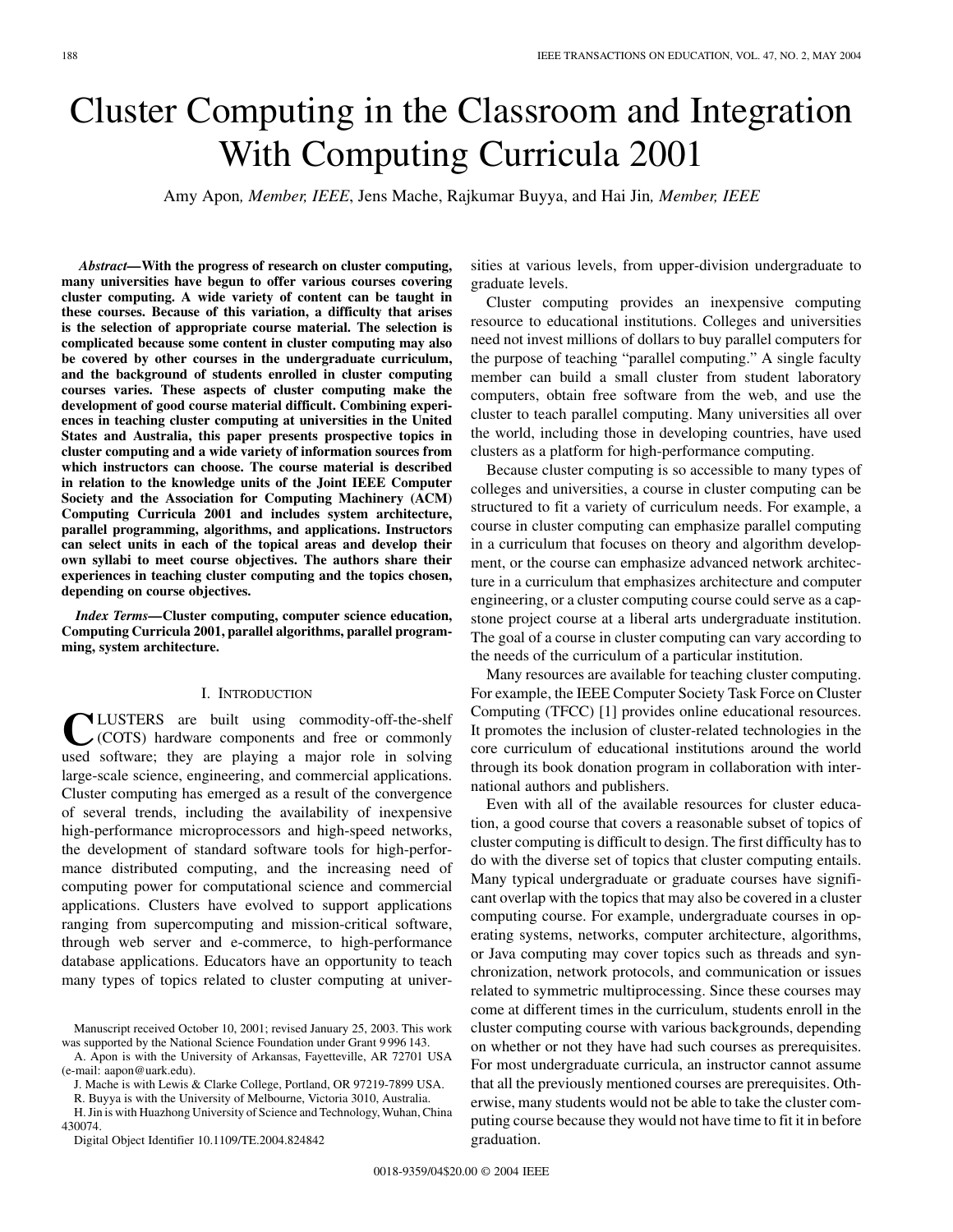

Fig. 1. Typical cluster architecture. (Source [\[3](#page-6-0)].)

A second difficulty with designing a good course in cluster computing is the illusion that many students (and instructors) have about cluster computing. Building a cluster, such as a Linux cluster, is so easy that even a person without much experience can handle this task with the guidance of a brief brochure. This ease of constructing clusters may give students a misunderstanding of the difficulties involved in cluster computing. The next challenge, which is how to make the individual computers operate as an integrated system for the purpose of solving a single problem, is more difficult. The main challenges lie in developing applications that exploit the cluster infrastructure and in understanding the design tradeoffs for the cluster architecture. Parallel algorithms need to be developed and implemented. Writing a parallel application that executes correctly and efficiently on a cluster is a difficult task. Students may be unprepared for the challenges involved in these tasks.

To address these difficulties in teaching cluster computing, the authors present a set of sample syllabi of cluster computing for instructors to use. In this paper, the focus is on how to design a good syllabus for a cluster computing course, considering various student backgrounds, and without repeating most of the topics covered by other courses. In Section II, possible topics of cluster computing are listed and matched with the knowledge units defined in the Joint IEEE Computer Society and Association for Computing Machinery (ACM) Computing Curricula 2001 Computer Science body of knowledge [[2\]](#page-6-0). A set of sample syllabi in Section III are provided for use in teaching cluster computing at both the senior undergraduate and graduate level. These syllabi cover the necessary topics related to cluster computing, including system architecture, parallel programming, algorithms, and applications. For the convenience of instructors, several related books and references are also listed. Finally, in Section IV, the authors discuss their experiences in teaching cluster computing at several universities in the United States and Australia.

#### II. PROSPECTIVE TOPICS FOR TEACHING

A cluster is a type of parallel or distributed processing system that consists of a collection of interconnected, stand-alone computers working together as a single, integrated computing resource [\[1](#page-6-0)]. A generic architecture of a cluster computer is shown in Fig. 1. A node of the cluster can be a single or multiprocessor computer, such as a PC, workstation, or symmetric multiprocessor (SMP). Each node has its own memory, input/output (I/O) devices, and operating system. A cluster can be in a single cabinet or the nodes can be physically separated and connected via a local area network (LAN). Typically, a cluster will appear as a single system to users and applications. In addition to describing these general cluster characteristics, topics that may be covered in a course on cluster computing include system architecture, parallel programming, and parallel algorithms and applications [\[3](#page-6-0)], [\[4](#page-6-0)].

System architecture topics include hardware components, such as the network interface, topology and link characteristics, host node architecture, and system software. Also included in system architecture are the network communication protocols used in the cluster, including Transmission Control Protocol/Internet Protocol (TCP/IP) programming and low-latency protocols, such as the protocol that executes on the InfiniBand Architecture [\[5](#page-6-0)]. Single processor, SMP, and cache-coherent nonuniform memory architectures (CC-NUMAs) are of interest. System-level middleware is responsible for offering the illusion of a unified system image (single system image, or SSI) from a collection of independent but interconnected computers. Application-level support includes run-time system support, such as software-implemented distributed shared memory, parallel file systems, and resource management and scheduling systems. Finally, a course covering system architecture may cover case studies, such as Beowulf Clusters, IBM SP2, Digital TruCluster, and Berkeley NOW [[6\]](#page-6-0).

Programming topics include a discussion of portable, efficient, and easy-to-use tools for developing applications. Such environments include tools and utilities, such as compilers, message-passing libraries, debuggers, and profilers. Parallel programming topics include shared-memory programming and tools, such as POSIX and Java threads. Distributed-memory programming includes message-passing programming tools, such as Message Passing Interface (MPI) and Parallel Virtual Machine (PVM). Middleware programming includes tools such as Common Object Request Broker Architecture (CORBA), Remote Procedure Call (RPC), Java Remote Method Invocation (RMI), Java Servlets, Java Database Connectivity (JDBC), and Jini.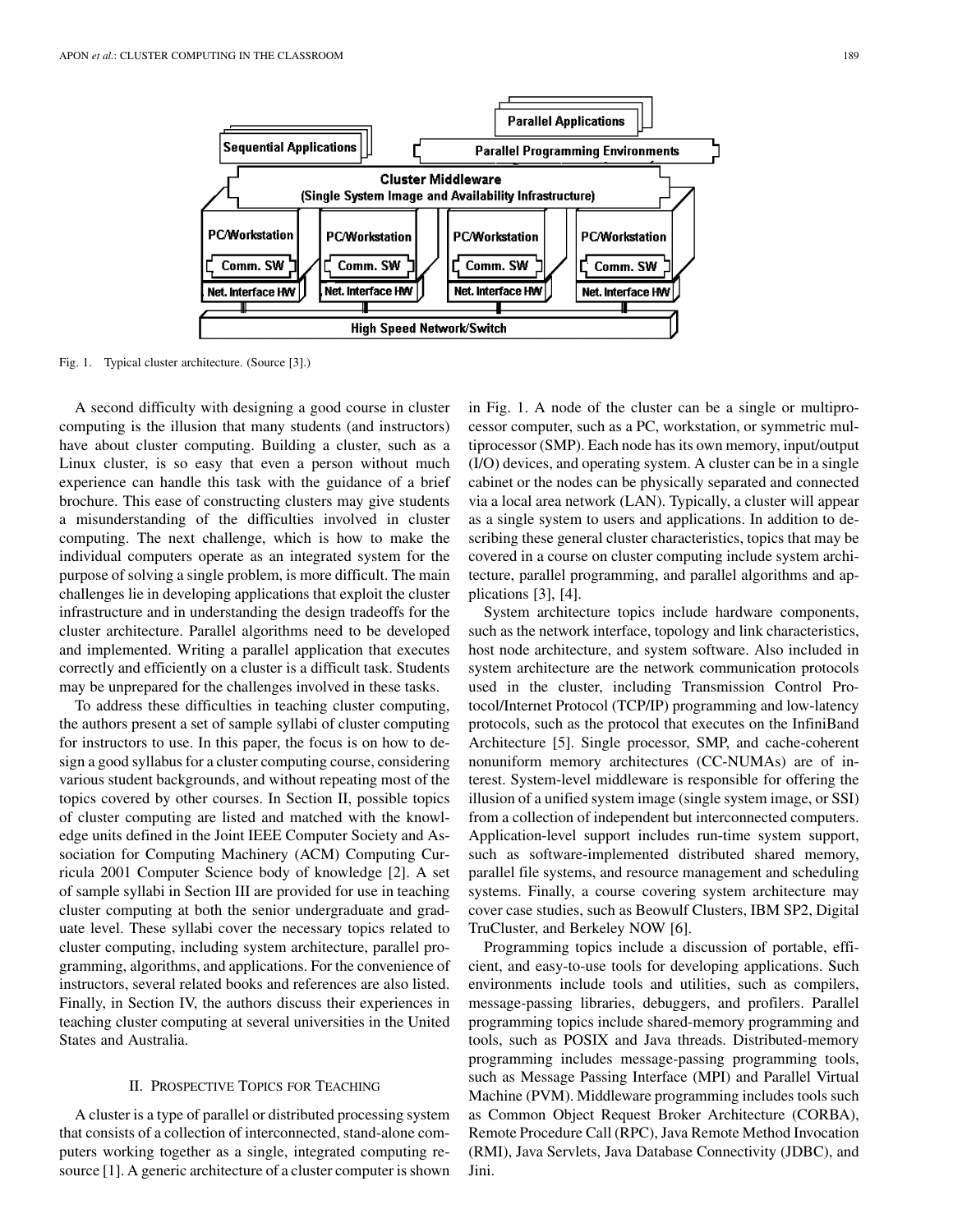Parallel algorithms and application topics include high-performance algorithms and applications and techniques of algorithm design. In addition, performance evaluation and tuning is of interest, including optimization, visualization, high availability, network security, and benchmark experiments, such as NAS parallel benchmark (NPB) and Linpack benchmark. A comprehensive discussion of cluster-based architectures, programming, and applications can be found in [[3\]](#page-6-0), [[4\]](#page-6-0), [[7\]](#page-6-0)–[\[11](#page-6-0)], [\[13](#page-6-0)], and [\[14](#page-6-0)].

Since the areas of interest in cluster computing encompass a wide variety of topics, an instructor may have difficulty selecting the most appropriate topics for inclusion in a course in cluster computing. The Computing Curricula 2001 helps to alleviate this difficulty by defining a set of knowledge units for computer science. The topics in cluster computing come from several knowledge areas. In this section, a set of basic, core, and extended units are proposed for a course at the undergraduate level in cluster computing. Basic units for cluster computing include those topics that students should know before proceeding to core cluster computing topics. Core units in cluster computing include those topics that the authors consider to be fundamental to cluster computing. Finally, extended or optional units cover topics such as application areas or advanced areas of cluster computing. By defining basic, core, and extended knowledge units, an instructor is able to design a course that can be lectured at a variety of levels in a variety of institutions, from a liberal arts undergraduate college to a beginning graduate level at a research university.

Eight hours of basic units in cluster computing can be identified from the Computing Curricula 2001 [[2\]](#page-6-0). These units are labeled core topics in the computer science body of knowledge in the Computing Curricula 2001. Since cluster computing is listed as an advanced course, CS333, in the Computing Curricula 2001, the students coming into the course can be expected to have already completed a majority of the core areas of their curriculum. However, since not all courses are offered every semester at every institution, the possibility exists that students may not have completed certain topics that are basic to cluster computing. An instructor may choose to include or skip these units, depending on the preparation of the students in the course. The following knowledge units can help an instructor identify material that may overlap with other courses in the curriculum or that should be covered in the cluster computing course if students have not studied this material previously.

- *Programming Fundamentals 2 (PF2), Algorithms and problem-solving*: Divide and conquer strategies, master/slave programming paradigm, and design strategies. *2 basic hours*
- *Programming Fundamentals 5 (PF5), Event-driven programming*: Client/server programming. *1 basic hour*
- *Architecture and Organization 4 (AR4), Memory system organization and architecture*: Cache coherence and memory consistency. *1 basic hour*
- *Architecture and Organization 7 (AR7), Multiprocessing and alternative architectures*: Switch and snoopy bus architectures for symmetric multiprocessors. *1 basic hour*
- *Operating Systems 3 (OS3), Concurrency*: Locking protocols, tools for shared memory programming, and solutions to classic synchronization problems. *1 basic hour*

• *Net-Centric Computing 2 (NC2), Communication and networking*: Simple TCP/IP network architecture, and socket programming. *2 basic hours*

Depending on the emphasis of the course, the core units for cluster computing are composed of 20–29 or more hours from the Computing Curricula 2001. Of these, only six hours are labeled core topics in the Computing Curricula 2001 (only the hours in AL4, AR7, NC2, and SE2). Core units for cluster computing include the following.

- *Social and Professional Issues 9 (SP9), Economic issues in computing*: Moore's Law and price/performance tradeoffs with clusters. *2 core hours*
- *Architecture and Organization 7 (AR7), Multiprocessing and alternative architectures*: Advanced interconnection architectures. *2 core hours*
- *Architecture and Organization 9 (AR9), Architecture for networks and distributed systems*: The architecture of cluster interconnection networks, such as Myrinet, Scalable Coherent Interface, Gigabit Ethernet, and others. *1–4 core hours*
- *Net-Centric Computing 2 (NC2), Communication and networking*: The buffer layer, zero-copy messaging, and remote memory operations. *1 core hour*
- *Net-Centric Computing 6 (NC6), Network management*: The setup and administration of IP networks, Domain Name Server (DNS), subnets, Network Information Service (NIS), and Network File System (NFS). *1 to 2 core hours*
- *Software Engineering 2 (SE2), Using APIs*: Basic Message Passing Interface (MPI) or Parallel Virtual Machine (PVM), and Parallel Virtual File System (PVFS). *2 core hours*
- *Computational Science 4 (CN4), High-performance computing*: Advanced message-passing programming, parallel file access, optimization. *6 or more core hours*
- *Algorithms and Complexity 4 (AL4), Distributed algorithms*: Ring, tree, and related communication algorithms, broadcast, and multicast communication. *1 core hour*
- *Algorithms and Complexity 11 (AL11), Parallel algorithms*: Algorithms, such as parallel matrix multiplication and butterfly communication patterns. *3–7 core hours*
- *Operating Systems 11 (OS11), System performance evaluation*: Amdahl's Law, Gustafson's Law, performance measurement, and evaluation. *1–2 core hours*

To complete the hours for a semester course in cluster computing, any number of optional or extended topics can be included. Suggestions include the following knowledge areas.

- *Software Engineering (SE3), Software tools and environments*: Parallel debugging and environments for parallel application development.
- *Operating Systems (OS8), File systems*: Parallel file systems, advanced techniques for caching, prefetching, process migration, and single-system image in clusters.
- *Algorithms (AL11), Parallel Algorithms*: Advanced parallel algorithms.
- *Architecture and Organization (AR9), Architecture for networks and distributed systems*: Interconnection architectures for cluster computing and low-latency protocols.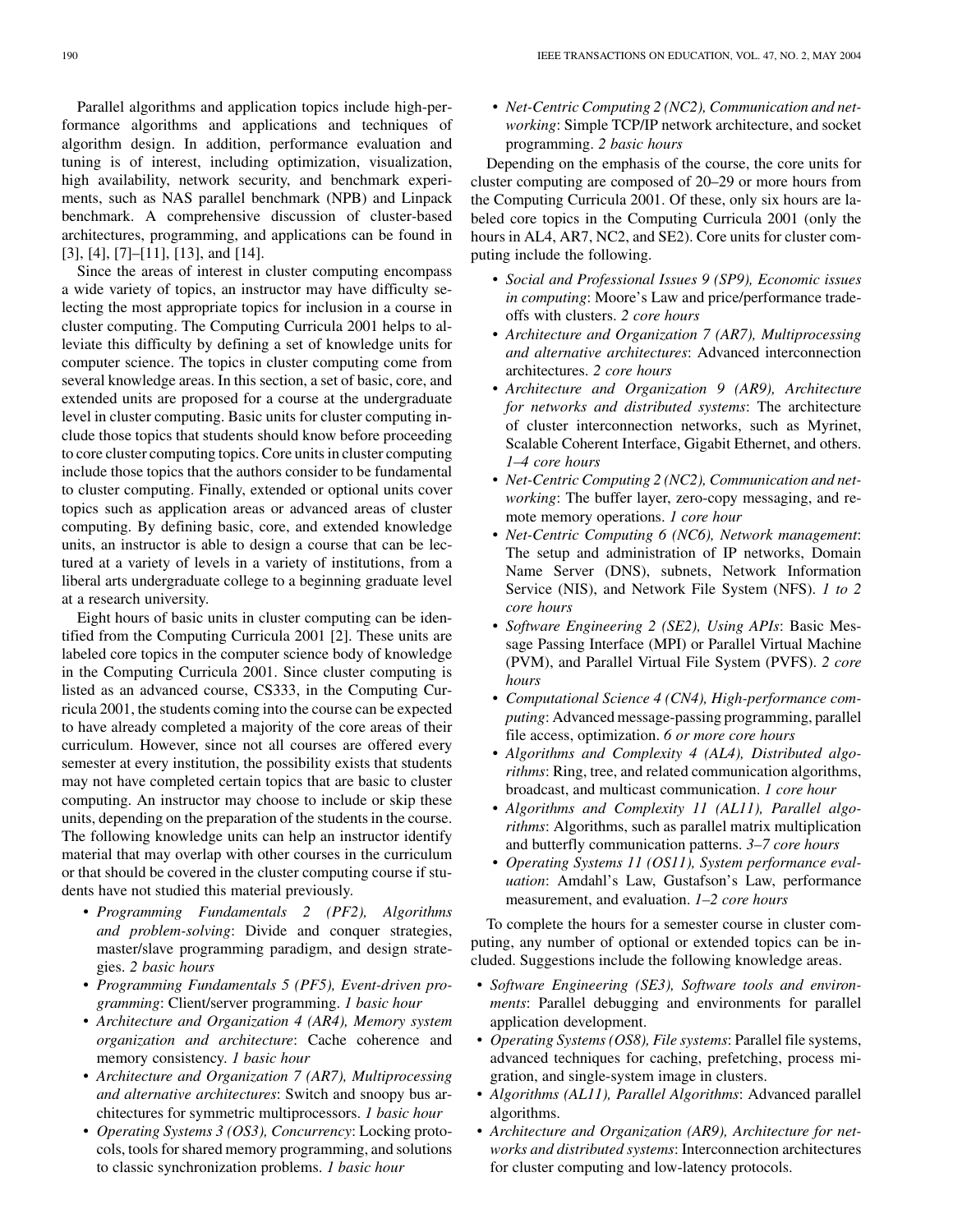- *Graphics and Visualization (GV9), Visualization*: Visualization of parallel algorithms or performance of clusters.
- *Intelligent Systems 4 (IS4), Advanced search*: Parallel search algorithms.
- *Information Management (IM8, IM9, IM10, IM11), Distributed databases, physical database design, data mining, and information storage and retrieval on clusters.*
- *Computational Science (CN1, CN3), Numerical analysis, modeling, and simulation.*

## III. SUGGESTED COURSE COMPONENTS

Since the Computing Curricula 2001's organization of the material into knowledge units suggests a minimal core set of about 20 hours, many options exist for filling the remaining hours to form a full-semester course. One option is to construct the course to have a specific emphasis, such as an emphasis in system architecture, in programming environments and languages, or in the design of algorithms and applications. This section of the paper suggests courses with these specific emphases. The material in each emphasis area is presented in units, and instructors may select among the units to form a complete course in cluster computing. At the end of each section, the corresponding knowledge units in cluster computing, if applicable, are given in brackets.

## *A. System Architecture*

A student having studied computer organization, networking, operating systems, and programming meets the prerequisites for a course on network-based advanced computer architecture. As cluster-based systems are developed with standard, COTS hardware and software components, an excellent course exercise is to build one's own cluster-based, high-performance, and/or high-availability computer system. Such a project can be coupled with the development of software that provides an illusion of a single-system image or on developing scientific and business applications.

The system architecture course can be divided into four units: introduction, cluster building blocks, system-level cluster middleware (focusing on SSI and high-availability infrastructure), and projects. Among these units, the largest amount of time should be dedicated to system-level middleware.

*Unit 1: Introduction:* Many different computer architectures supporting high-performance computing have emerged, including vector processors, massively parallel processors (MPPs), SMPs, CC-NUMAs, distributed systems, and clusters. The success of these systems in the marketplace depends on their price/performance ratio. This unit discusses these competing computer architectures and their characteristics. Important questions to be addressed are, "What exactly is cluster computing? Why is it a good idea?" A primary goal is to understand the key reasons for the development of cluster technology that supports low-cost, high-performance, and high-availability computing. A suitable textbook for this unit is [\[8](#page-6-0)]. [Knowledge units: AR7, AR9, SP9.]

*Unit 2: Cluster Building Blocks:* Clusters are composed of commodity hardware and software components. Cluster nodes can be PCs, workstations, and SMPs. Networks used for interconnecting cluster nodes can be LANs, such as Fast Ethernet; system area networks, such as Myrinet and Quadrics switches; or the InfiniBand communication fabric [[5\]](#page-6-0). Various operating systems, including Linux, Solaris, and Windows, can be used for managing node resources. The communication software can be based on standard TCP/IP or low-latency messaging layers, such as VIA. Resources include [\[3](#page-6-0)], [\[10](#page-6-0)], [\[11](#page-6-0)], and [[13\]](#page-6-0). [Knowledge units: AR7, AR9, OS3, NC2.]

*Unit 3: System-Level Middleware:* System-level middleware offers SSI and high-availability infrastructure for processes, memory, storage, I/O, and networking. This unit focuses on SSI at the operating system or subsystems level. A modular architecture for SSI allows the use of services provided by lower level layers to be used for the implementation of higher level services. This unit discusses design issues, architecture, and representative systems for job/resource management, network RAM, software Redundant Arrays of Inexpensive Disks (RAID), single I/O space, and virtual networking [\[3](#page-6-0)], [\[9](#page-6-0)]. A number of operating systems have proposed SSI solutions, including MOSIX [[12\]](#page-6-0), Unixware, and Solaris-MC. One or more such systems should be discussed since they help students understand architecture and implementation issues. [Knowledge units: AR7, AR9, OS8.]

*Unit 4: Course Projects:* Absorbing the entire course's conceptual material is impossible without the hands-on experience of some aspect of cluster systems. Fortunately, several cluster-based software systems are freely available for download (with source code), including Linux, VIA, PBS, Condor, MPI, PVM, GFS, GLunix, and MOSIX. Students can explore these components by changing some of the policies used in these systems. For example, students can develop a new scheduling policy and program it as modification of the PBS cluster management source code.

Some of the projects that can be explored include the following:

- building a low-cost cluster using PCs, Ethernet, Linux, and MPI;
- developing tools for system administration, including job submission and management, job scheduling using various scheduling policies, and cluster monitoring;
- implementing a standard user-level communication layer based on VIA.

One of the best course projects for students is to develop webbased access mechanisms for clusters. Students can also identify deficiencies and limitations of existing systems and develop new solutions and policies to overcome them. Deeper explorations of new methods, mechanisms, and policies for SSI can also serve as good thesis topics. [Knowledge units: NC6, Optional units.]

## *B. Programming*

A course in cluster computing that focuses on programming can provide students with an abundance of hands-on experience with clusters. The tools that are required to teach these topics are generally available on most campuses; computer science students usually have the background required at the senior level to study cluster programming, and much tutorial material is available online in various locations. Thus, the course can cover a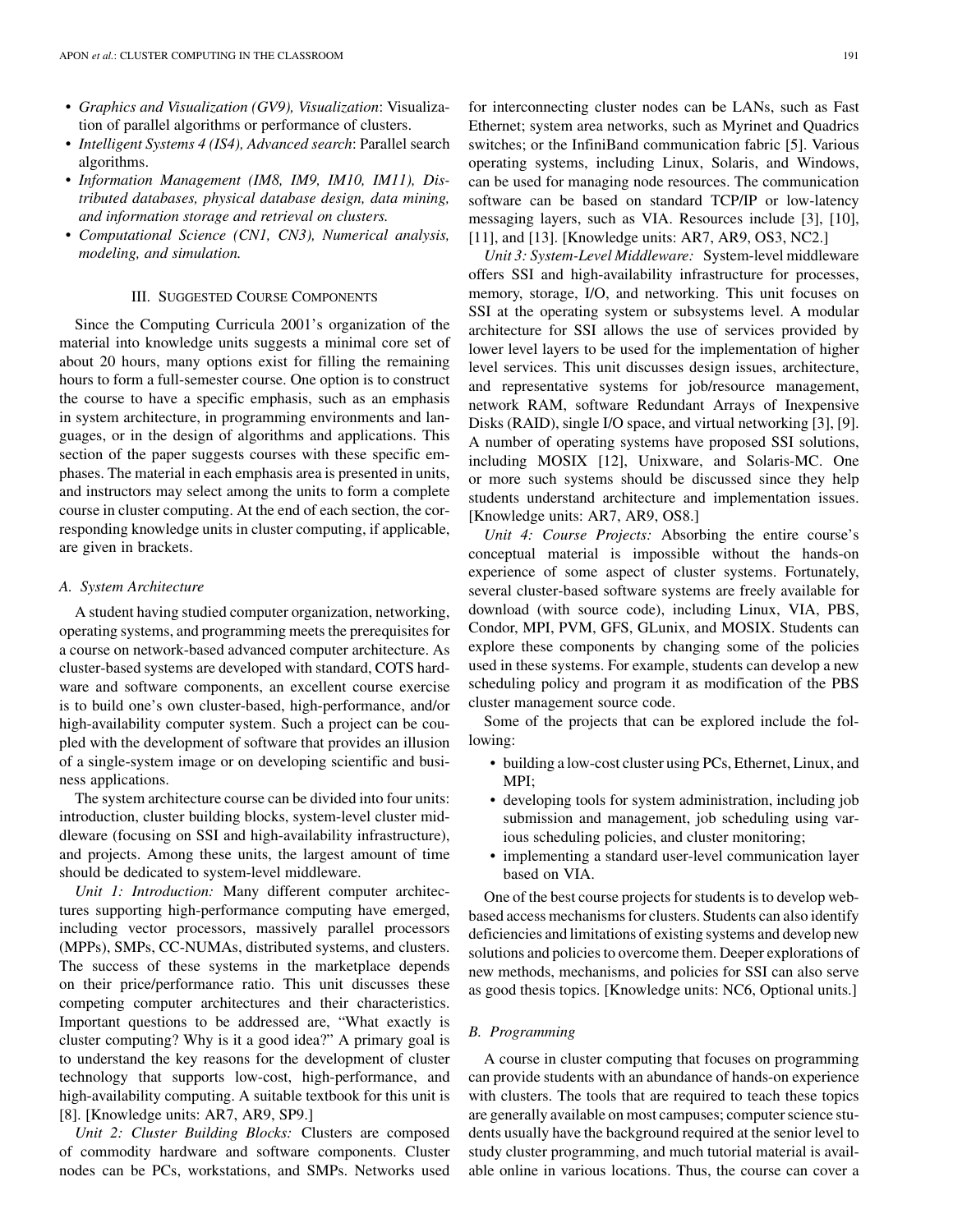range of topics without requiring the students to purchase a large number of expensive textbooks. Prerequisites for a course in cluster programming include data structures, basic algorithms, computer organization, and basic operating systems concepts. The four units presented in this section are largely independent of one another, although the prerequisites for each unit may vary.

*Unit 1: Shared-Memory Programming:* Given that many clusters are composed of SMPs, background in shared-memory programming is a good entry into cluster programming for advanced undergraduates and beginning graduate students. This unit is appropriate if a prior operating systems course was taught from a primarily theoretical perspective or if the material is used to introduce advanced parallel programming. Several languages are available to teach shared-memory programming, including the following two that are most accessible.

- 1) C or C++ is an accessible language that uses the pthreads library on Linux or UNIX, or the threads library on Solaris. The pthreads library is a POSIX-compliant version of threads and offers named condition variables. The monitor itself must be coded using mutex variables.
- 2) Java is another accessible language. Java threads do not support named condition variables, but rather support wait sets on an object. A prerequisite for Java thread programming is prior experience in Java or another object-oriented programming language.

Students do not have to have access to a SMP computer to gain experience programming with threads. However, some programs that examine the performance of thread programs work best if the students have access to at least a dual-processor computer. Typical topics that may be covered include processes versus threads, thread libraries, classic concurrent programming problems, parallel algorithms, and applications. Suitable follow-on material for Unit 1 includes advanced parallel algorithms and hardware issues associated with symmetric multiprocessors. A follow-on coverage of symmetric multiprocessors for students with limited hardware background is [[9\]](#page-6-0). Resources include [[14\]](#page-6-0)–[[18](#page-6-0)]. [Knowledge units: OS3, AL11.]

*Unit 2: Message Passing Primitives:* Although new high-performance protocols are available for cluster computing, some instructors may want to provide students with a brief introduction to message-passing systems as a part of coverage of basic units in cluster computing. This unit can include programs using the sockets interface to TCP/IP before introducing more complicated parallel programming with distributed-memory programming tools [\[19](#page-6-0)]. If students have already had a course in data communications or computer networks, then this unit should be skipped. Students should have access to a networked computer laboratory with the sockets libraries enabled. Sockets usually come installed on Linux workstations. Typical topics covered in this unit include basic networking, the IP stack, TCP, and User Datagram Protocol (UDP) sockets library, client/server programming, stream messaging versus data type messaging, and endian issues.

A project that combines Unit 1 and Unit 2 is programming a multithreaded server application and the corresponding client using sockets and threads. A good follow-on for Unit 2 is coverage of low-latency message-passing protocols and discussion of the overhead in TCP/IP. [Knowledge units: NC2, PF5, AL4.]

*Unit 3: Parallel Programming Using MPI:* An introduction to distributed-memory programming, using a standard tool such as the MPI [[20\]](#page-6-0), is crucial to cluster computing. MPI is available for C, C++, FORTRAN, and Java. The resources for students for this unit include a networked cluster of computers with MPI installed. Setting up a cluster the first time can require some effort, but after the cluster is set up, it requires little to no maintenance throughout the semester.

Typical topics that may be covered include the following:

- introduction to parallel computing;
- I/O on parallel systems;
- tree communication, broadcast, tags, safety;
- collective communication: reduce, dot product, all reduce, gather/scatter, all gather;
- grouping data, derived types, type matching, pack/unpack;
- MPI communicators and topologies;
- algorithm development and advanced MPI programming.

A good co-unit for this unit could offer some coverage of parallel algorithms and applications (see Section III-C). Resources for instructors include [\[11](#page-6-0)], [[14\]](#page-6-0), [[15\]](#page-6-0), [[21\]](#page-6-0), and [[22\]](#page-6-0). [Knowledge units: AL4, AL11, SE2, CN4.]

*Unit 4: Application-Level Middleware:* Application-level middleware is the layer of software between the operating system and applications. Middleware provides various services required by an application to function correctly. A course in cluster programming can include coverage of middleware tools, such as CORBA, Remote Procedure Call, Java Remote Method Invocation (RMI), or Jini. Sun Microsystems has produced a number of Java-based technologies that can become units in a cluster programming course. Advanced middleware products, such as CORBA, can be taught as an entire course, often forming the basis for topics courses at the advanced undergraduate or beginning graduate level. Resources available to instructors include Jini and Javasoft [\[23](#page-7-0)].

# *C. Algorithms and Applications*

In a course on cluster computing, students need to study algorithms and applications since high-performance applications are one building block of cluster computing [[24\]](#page-7-0). Moreover, algorithms and applications provide 1) the opportunity and context for programming projects and 2) examples of how clusters are put to work. The algorithms and application topic can be divided into three units: overview of applications, techniques of algorithm design, and evaluation and tuning.

*Unit 1: Overview of Applications:* Clusters have infiltrated not only the traditional science and engineering marketplaces for research and development, but also the huge commercial marketplaces of commerce and industry. Clusters are being increasingly used for high-performance computation and also to provide highly available services for applications, such as web and database servers. Clusters are used in many scientific disciplines, including biology (e.g., genome mapping and protein folding), engineering (e.g., turbo-fan design and automobile design), high-energy physics (e.g., nuclear weapons simulation),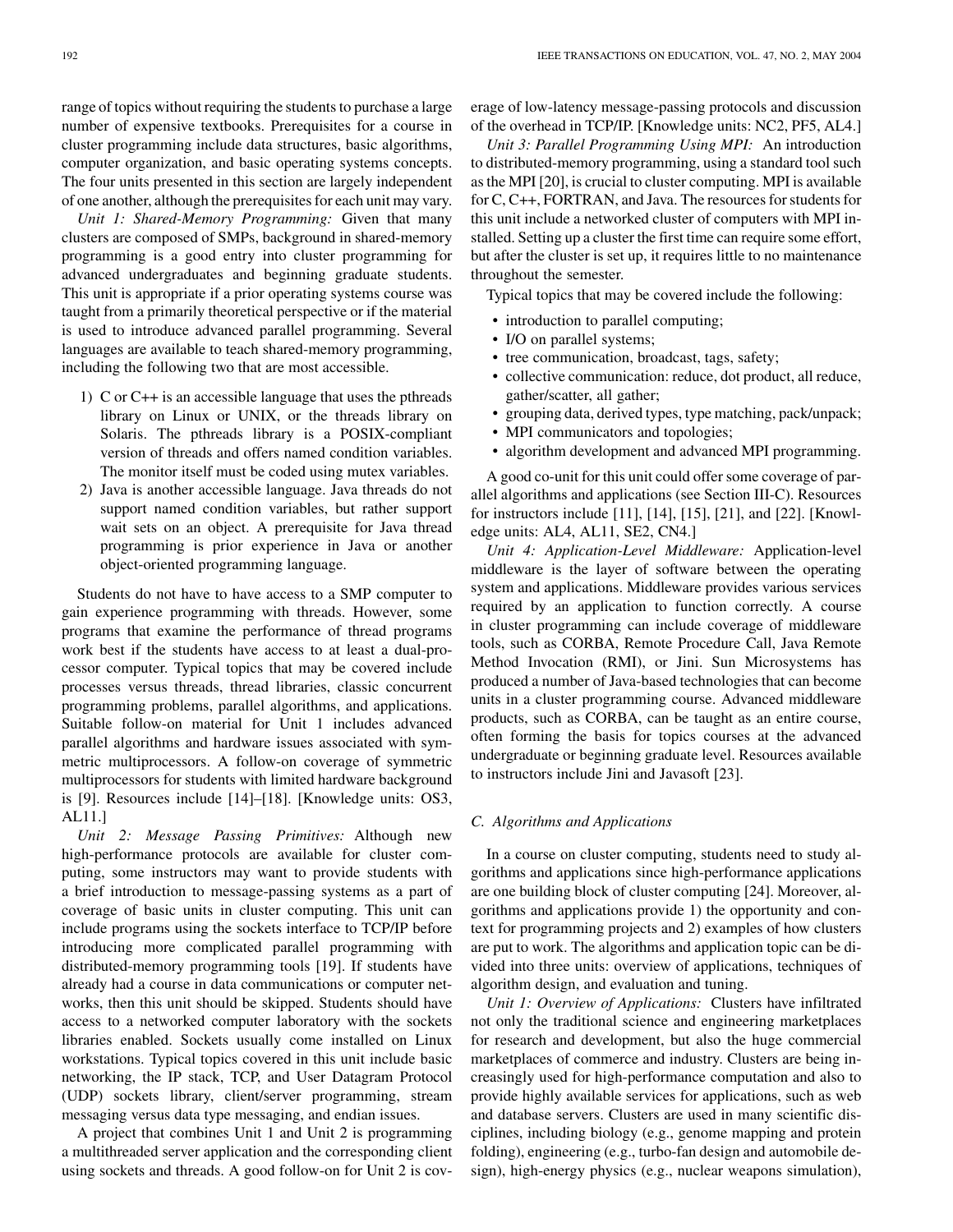astrophysics (e.g., galaxy simulation), and meteorology (e.g., climate simulation and earth/ocean modeling). Typical topics that may be covered include the following [[24\]](#page-7-0).

- *Internet applications*: Systems like Linux Virtual Server direct clients' network connection requests to multiple servers that share their workload.
- *Compression*: Systems like Evoke Communications' speech-to-e-mail service use clusters to perform transcoding that meets real-time requirements.
- *Data mining*: Efforts like Terabyte Challenge use clusters at multiple sites to manage, mine, and model large distributed data sets for high-energy physics, health care, or web crawlers.
- *Parameter study*: Tools like Nimrod use a cluster to execute task farming and parameter study applications (the same program repeatedly executed with different initial conditions) as a means of exploring the behavior of complex systems like aircrafts or ad-hoc networks.
- *Image rendering*: A ray tracer can distribute the rendering among different nodes.

#### [Knowledge units: SP9, AL11.]

*Unit 2: Techniques of Algorithm Design and Specific Algorithms:* It is most important to show by example how to design and implement programs that make use of the computational power provided by clusters. Typical topics that may be covered include process-level parallelism, partitioning, divide-and-conquer, communication, synchronization, agglomeration, mapping, load balancing, and termination detection. Specific algorithms and applications that may be covered include sorting, numerical algorithms, image processing, graph algorithms, searching, optimization, genetic algorithms, parallel simulation, molecular modeling, climate ocean modeling, and computational fluid dynamics. Teaching resources include [\[14](#page-6-0)], [\[21](#page-6-0)], and [\[25](#page-7-0)]–[[28\]](#page-7-0). [Knowledge units: PF2, AL4, AL11, SE2, CN4, Optional Units.]

*Unit 3: Evaluation and Tuning:* After the fundamental issues of the existence of sufficient parallelism have been addressed, there often are several algorithms or strategies available. Therefore, tradeoffs must be weighed to determine which is most appropriate. How does one choose and develop appropriate algorithms and then evaluate the resulting implementations? How does one optimize overall performance? Parallel algorithms can be categorized according to a number of criteria, including regular or irregular, synchronous or asynchronous, coarse or fine-grained, bandwidth greedy or frugal, latency tolerant or intolerant, distributed or shared address space. Typical topics that may be covered include modeling, measuring, analysis, visualization, debugging, and optimization. [Knowledge units: OS11, SE3, GV9.]

#### IV. DISCUSSIONS AND EXPERIENCE

Generally, the topics chosen for a course on cluster computing depends on the course objective. In this section, the authors discuss their experiences with teaching courses that centered on cluster computing at their universities.

## *A. University of Arkansas*

Cluster computing is taught at the advanced undergraduate level with the primary objective of introducing parallel programming and problem solving [\[29](#page-7-0)]. Students in the course have had programming, data structures, computer organization, and operating systems.

The first part of the course covers enabling technologies for clusters, including cluster hardware elements, operating systems support for shared-memory programming, and basic networking concepts. Since many students have not yet studied computer architecture, some time is spent on hardware issues, such as SMP. Systems issues, such as network protocol stacks, cost of network communication, interconnection technologies for clusters, Amdahl's Law, and a comparison of clusters to symmetric multiprocessors, are discussed in this portion.

The second and largest part of the course covers distributed-memory programming using MPI. Several programming assignments are given, including at least one basic program such as a matrix/vector multiply program and several advanced programs. MPI features, such as collective communication, communicators, efficient message passing, and advanced features of MPI-2, are covered. Along with MPI, the course also covers basic design of parallel programs and parallel I/O.

The third part of the course covers miscellaneous topics, as time allows, including high availability, SSI, tools for cluster setup, administration, scheduling, and performance testing. A significant portion of the course grade is based on a programming project that each student selects and submits near the end of the semester. The project is a great way to allow students to focus more thoroughly on a topic that interests them or to cover a topic for which class time did not allow.

#### *B. Monash University*

The purpose of the course CSC433: Parallel Systems for the Bachelor's of Science Hons. degree is to build students' knowledge of advanced architecture and parallel programming. About half of the course focuses on 1) parallel systems and machine architectures and 2) various communication models and languages for parallel programming [[30\]](#page-7-0). The topics covered in part 1) include pipelined architectures, shared memory, distributed memory, single instruction multiple data (SIMD), multiple instruction multiple data (MIMD), MPP, and application-specific parallel systems. The topics covered in part 2) include early work on simple language extensions for concurrency, simple extensions for message passing, programming with tuples, message passing for parallel architectures, data parallel programming, mapping problems to parallel systems, and optimization of parallel programs to exploit architectural features.

The remaining half of the course is dedicated to: a) cluster computer architecture, b) message-passing programming with MPI, and c) development of parallel programs using MPI. The topics covered in cluster architecture include cluster building blocks, middleware, and SSI. Topics covered in MPI programming include data types, process management, point-to-point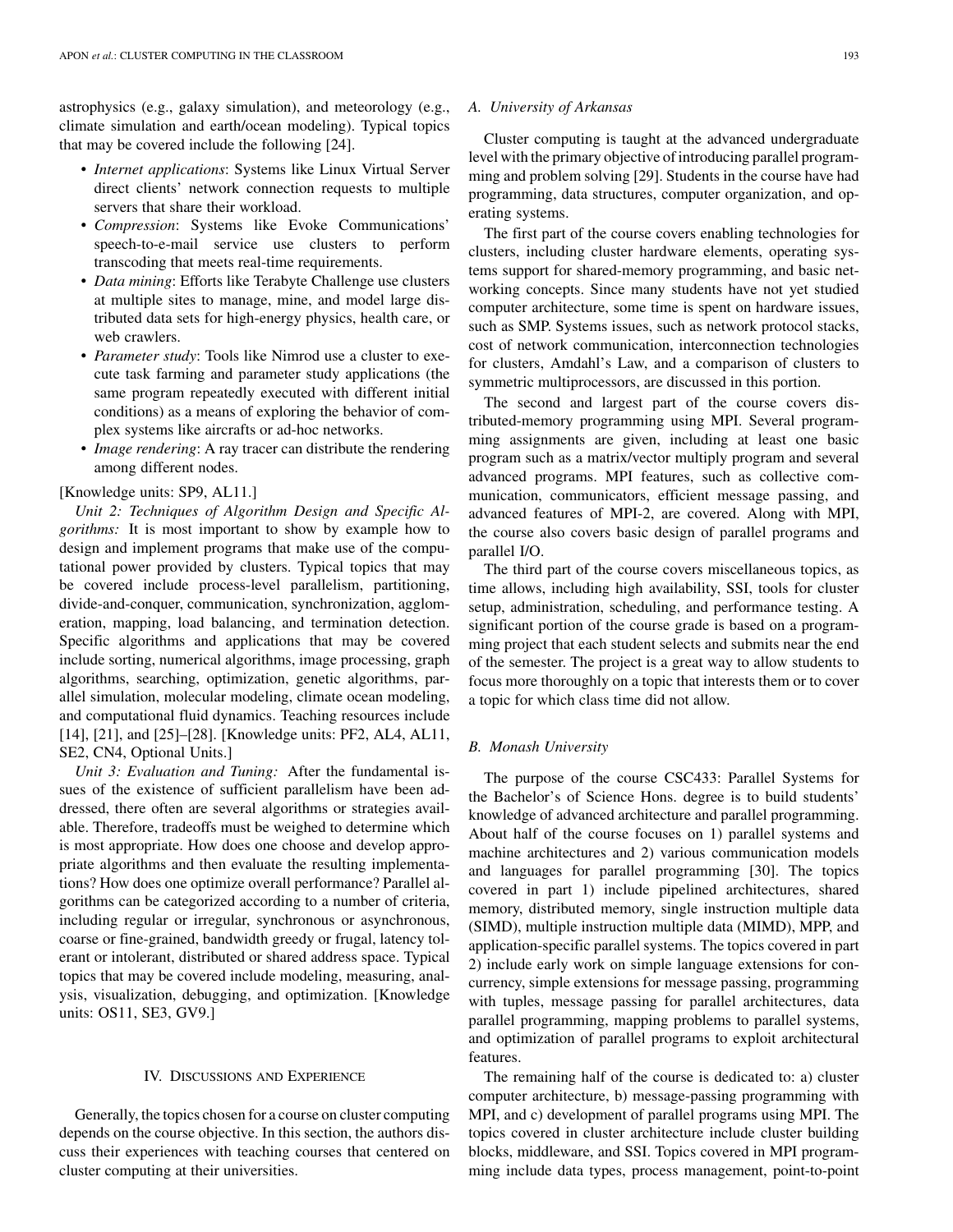<span id="page-6-0"></span>and group communications, and communication patterns. Each of these topics is illustrated with example programs.

Students are given assignments to develop parallel programs for solving matrix manipulation, sorting, searching, data mining, and shortest path algorithms. The second assignment focused on developing a survey report on selected topics in state-of-the-art cluster technologies, such as cluster operating systems, resource management systems, cluster administration, new programming environments, genetic programming, commercial applications, and emerging cluster building blocks. For this assignment, each student surveyed a different topic with a focus on recent advances and wrote a report. The outcome of both the laboratory experiments and the state-of-the-art-report writing experience was rated by students to be a good experience and helped in evaluating the students understanding of the course.

## *C. University of Southern California (USC)*

Cluster computing has been taught as part of courses EE557: Computer System Architecture [\[31](#page-7-0)] and EE657: Parallel Processing [[32\]](#page-7-0). EE557 focused on system architecture for parallel and distributed systems. They include SMP and CC-NUMA multiprocessors, clusters of servers and PC/workstations, and MPP systems. Another cluster-related topic covered is distributed software RAID and parallel I/O. Since USC Trojans cluster research group has done very extensive research work on distributed software RAID, more design detail and benchmark experiments are taught in these courses. Students can learn very intensive techniques on how to implement a single I/O space in the environment of Linux PC clusters.

Taking EE557 was a prerequisite for the EE657 research-oriented course that covers scalable computers, network security, concurrent programming, agent technology, and middleware support for cluster and Internet applications. Case studies of parallel computers and benchmark programming experiments are performed on SGI Origin 2000 superserver and on USC Trojans PC cluster. Again, based on extensive research experience on agent technology and cluster and network security, several units are devoted to explain the topics on multi-agent technologies, firewall security architecture, and e-commerce security applications. Because this course is research oriented, only two projects are performed to finish this course. The mid-term project is a research report. Students can select one out of 20 different topics on cluster and network security. For the final project, students need to use MPI parallel programming to perform the Linpack benchmark experiments on SGI Origin 2000 and USC Trojans PC Linux cluster.

## *D. Lewis & Clark College*

Cluster computing is a semester-long course for undergraduate students. The first part of the course is an introduction to cluster building blocks and MPI programming. Afterwards, most of the time is spent on building the cluster and on parallelizing a ray-tracer application parallel, including performance measurements and tuning. Experiments include different network technologies (including Gigabit Ethernet),

different network topologies, and different file systems (including PVFS). Students seem to particularly enjoy hands-on components, such as cabling and experimenting with parallel ray-tracing programs. When the cluster is up and several students are ready to run programs, coordination (or a scheduling system) becomes necessary.

#### V. CONCLUSION

The variety of references cited illustrates that cluster computing ties together systems, communications, architecture, programming, applications, and algorithms. While this variety can make the selection of course topics difficult, the sample courses described in this paper can help instructors to design a course in cluster computing at their own institutions. The authors' experience with teaching cluster computing has been very favorable. The nature of cluster computing allows students to tie together material from a number of different courses in their curriculum to provide a sort of "capstone" experience in an undergraduate education or to provide a source of thesis topics at the graduate level.

#### **REFERENCES**

- [1] IEEE Task Force on Cluster Computing (TFCC). (2002, Dec.). [Online] Available: http://www.ieeetfcc.org/
- [2] IEEE Computer Society/ Association for Computing Machinery. (2001, Dec.) Computing Curricula 2001. The Joint Task Force on Computing Curricula. [Online] Available: http://www.computer.org/education/cc2001/
- [3] R. Buyya, Ed., *High Performance Cluster Computing: Systems and Architectures*. Englewood Cliffs, NJ: Prentice-Hall, 1999.
- [4] R. Buyya, Ed., *High Performance Cluster Computing: Programming and Applications*. Englewood Cliffs, NJ: Prentice-Hall, 1999.
- [5] *High Performance Mass Storage and Parallel I/O*, H. Jin, R. Cortes, and R. Buyya, Eds., IEEE Press, Piscatway, NJ, 2001.
- [6] (2002, Dec.) UC Berkeley NOW Project. [Online] http://now.cs. berkeley.edu/
- [7] Cluster Info Centre. (2002, Dec.). [Online] http://www.buyya. com/cluster
- [8] K. Hwang and Z. Xu, *Scalable Parallel Computing*. New York: Mc-Graw-Hill, 1998.
- [9] G. Pfister, *In Search of Clusters*. Englewood Cliffs, NJ: Prentice-Hall, 1998.
- [10] D. Spector, *Building Linux Clusters*. Sebastopol, CA: O'Reilly, 2000.
- [11] T. Sterling, J. Salmon, D. Becker, and D. Savarese, *How to Build a Beowulf*. Cambridge, MA: MIT Press, 1999.
- [12] MOSIX. (2002, Dec.). [Online] http://www.mosix.cs.huji.ac.il/
- [13] T. Sterling, Ed., *Beowulf Cluster Computing With Linux*. Cambridge, MA: MIT Press, 2002.
- [14] B. Wilkinson and M. Allen, *Parallel Programming*. Englewood Cliffs, NJ: Prentice-Hall, 1999.
- [15] G. Andrews, *Foundations of Multithreaded, Parallel, and Distributed Programming*. Reading, MA: Addison-Wesley, 1999.
- [16] D. Butenhof, *Programming With POSIX Threads*. Reading, MA: Addison-Wesley, 1997.
- [17] S. Hartley, *Concurrent Programming, the Java Programming Language*: Oxford Press, 1998.
- [18] D. Lea, *Concurrent Programming in Java: Design Principles and Patterns*. Reading, MA: Addison-Wesley, 2000.
- [19] B. Hall. (2002, Dec.) Beej's Guide to Network Programming Using Internet Sockets. [Online] Available: http://www.ecst.csuchico.edu/ ~beej/guide/net/
- [20] MPI Software. (2002, Dec.). [Online] Available: http://wwwunix.mcs.anl.gov/mpi/mpich/
- [21] P. Pacheco, *Parallel Programming With MPI*. San Mateo, CA: Morgan Kaufmann, 1996.
- [22] M. Snir, S. Otto, S. Lederman, D. Walker, and J. Dongarra, *MPI: The Complete Reference*. Cambridge, MA: MIT Press, 1996.